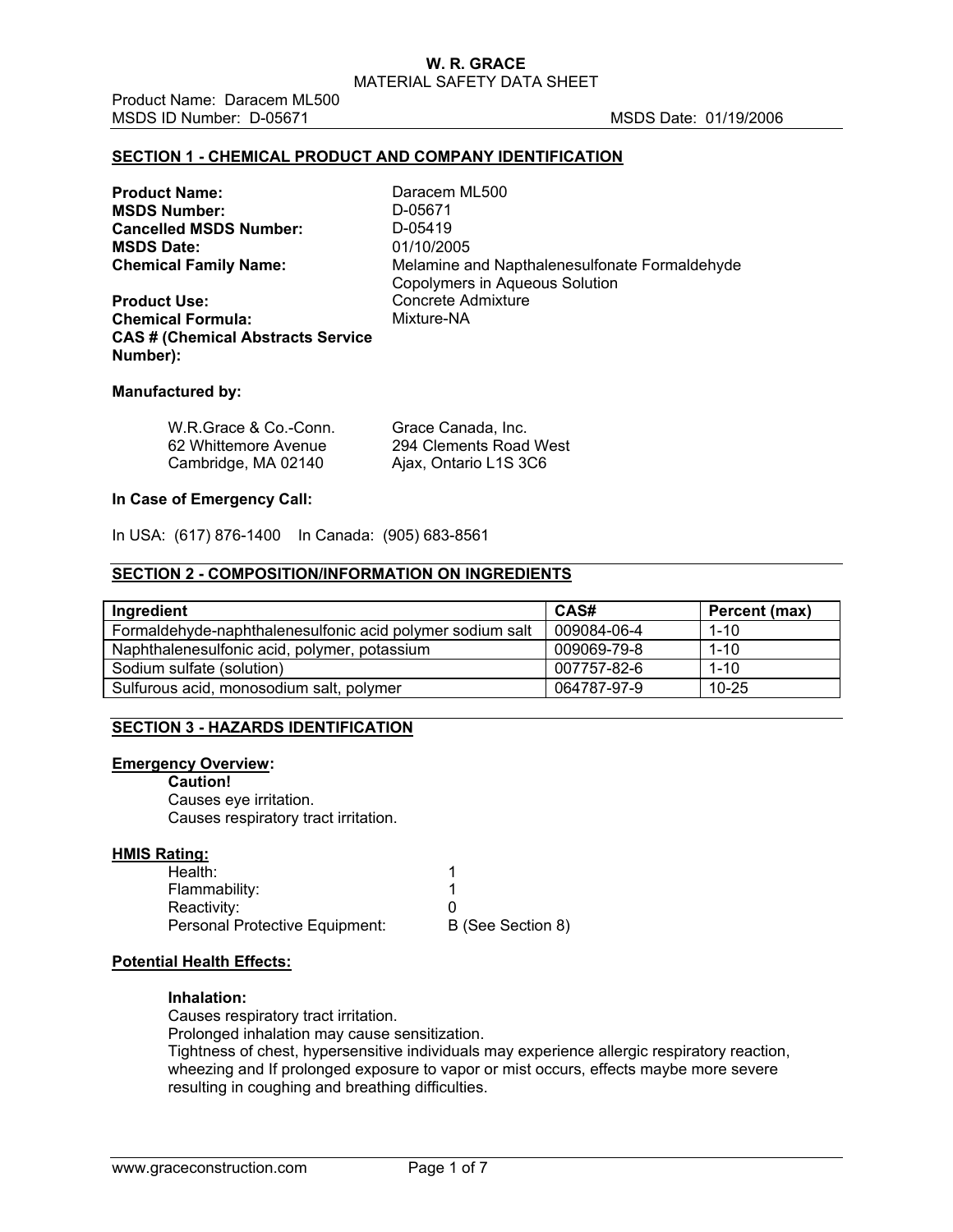Product Name: Daracem ML500 MSDS ID Number: D-05671 MSDS Date: 01/19/2006

## **Eye Contact:**

Eye contact causes irritation.

## **Skin Contact:**

Acute skin contact is not expected to result in adverse effects.

Prolonged skin contact can result in irritation causing redness and itching.

Hypersensitive individuals may develop an allergic reaction resulting in dermatitis, rash or hives. **Skin Absorption:** 

Not expected to be harmful if absorbed through the skin.

## **Ingestion:**

Oral toxicity is believed to be low.

## **SECTION 4 - FIRST AID MEASURES:**

## **Skin Contact:**

Wash with soap and water. If discomfort or irritation persists, consult a physician. Remove contaminated clothing and wash before reuse. **Eye Contact:** Flush eyes with water for at least 15 minutes while holding eyelids open. If discomfort or irritation persists, consult a physician. **Ingestion:**  Never give anything by mouth to an unconscious person. If discomfort or irritation persists, consult a physician. **Inhalation:**  If symptoms develop, get fresh air. If symptoms persist, consult a physician.

## **SECTION 5 - FIRE AND EXPLOSION HAZARD DATA**

| Flash Point:                  | Not Determined        |
|-------------------------------|-----------------------|
| Flash Point Method:           | <b>Aqueous System</b> |
| <b>Lower Explosion Limit:</b> | Not Available         |
| <b>Upper Explosion Limit:</b> | Not Available         |
| Auto-Ignition Temperature:    | Not Available         |
|                               |                       |

## **NFPA Rating:**

| Health:            |  |
|--------------------|--|
| Flammability:      |  |
| <b>Reactivity:</b> |  |

**Extinguishing Media:** In case of fire, use water spray, dry chemical, Carbon dioxide or foam. **Special Fire Fighting Procedures:**

Wear self-contained breathing apparatus and complete personal protective equipment when potential for exposure to vapors or products of combustion exist. Water may be used to cool containers to prevent pressure build-up and possible auto-ignition or explosion. Avoid breathing hazardous vapors or products of combustion, keep upwind. Isolate area and keep unnecessary people away. Prevent run-off from fire control or dilution from entering streams or drinking water supplies.

No special procedures specific to this product. **Unusual Fire and Explosion Hazards:**  None.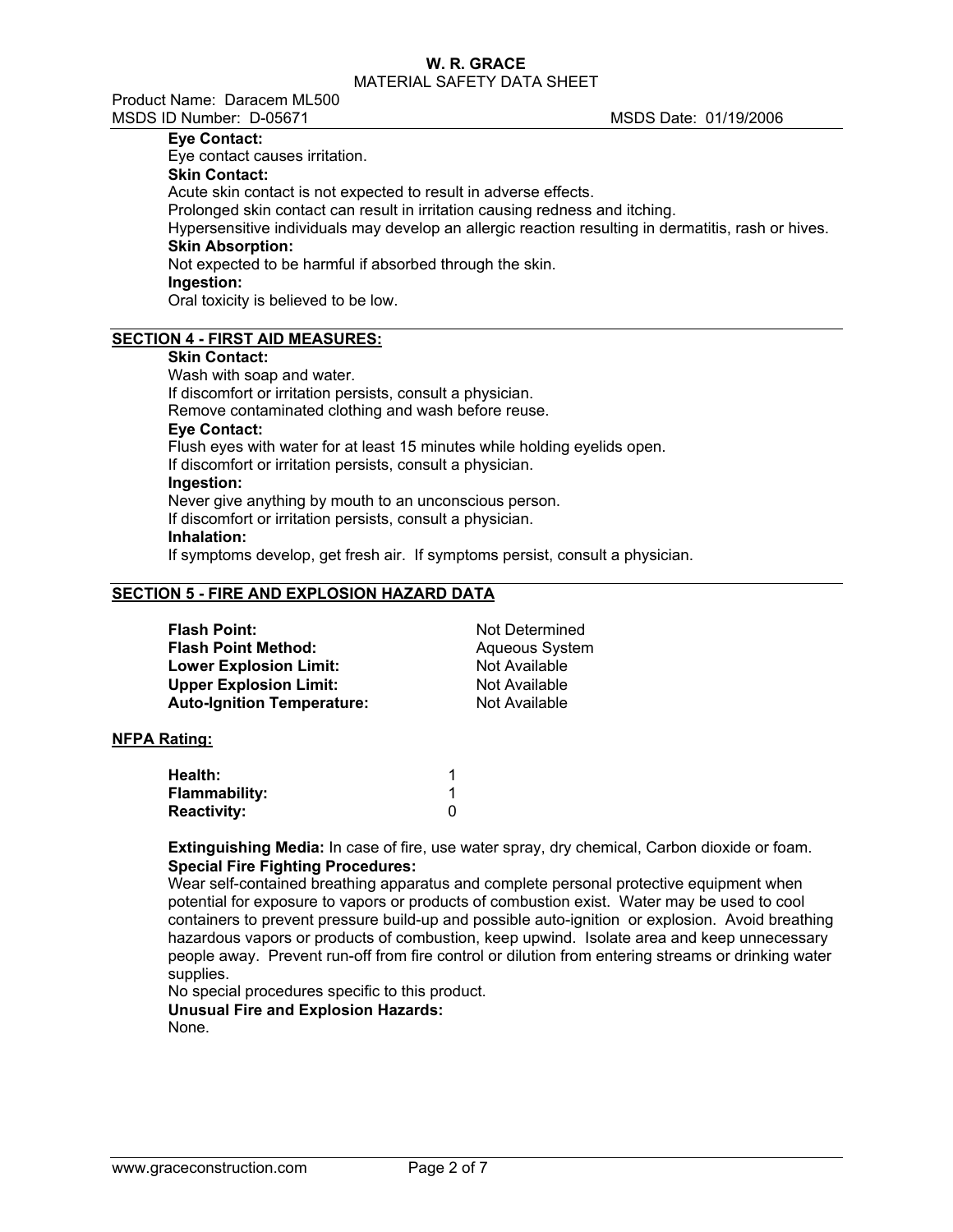Product Name: Daracem ML500 MSDS ID Number: D-05671 MSDS Date: 01/19/2006

## **SECTION 6 - ACCIDENTAL RELEASE MEASURES:**

## **Spills/Leaks:**

Use proper personal protective equipment. Do not flush to sewer or allow to enter waterways. Keep unnecessary people away.

Contain and/or absorb spill with inert material (i.e. sand, vermiculite) then place in a suitable container. For large spills, dike area and pump waste material into closed containers for disposal or reclamation.

## **SECTION 7 - HANDLING AND STORAGE**

**Precautionary Measures:** Avoid contact with eyes, skin and clothing. Do not take internally. Practice good personal hygiene to avoid ingestion. Use only with adequate ventilation. Wash clothing before reuse. FOR PROFESSIONAL USE ONLY. KEEP OUT OF CHILDREN'S REACH.

## **SECTION 8 - EXPOSURE CONTROLS AND PERSONAL PROTECTIVE EQUIPMENT**

## **EXPOSURE GUIDELINES (US)**

| Ingredient                                                        | <b>ACGIH TLV</b> |             | <b>OSHA PEL</b> |            |             | Other   |  |
|-------------------------------------------------------------------|------------------|-------------|-----------------|------------|-------------|---------|--|
|                                                                   | TWA              | <b>STEL</b> | Ceiling         | <b>TWA</b> | <b>STEL</b> | Ceiling |  |
| Formaldehyde-naphthalenesulfonic acid<br>polymer sodium salt      |                  |             |                 |            |             |         |  |
| Naphthalenesulfonic acid, polymer with<br>formaldehyde, potassium |                  |             |                 |            |             |         |  |
| Sodium sulfate (solution)                                         |                  |             |                 |            |             |         |  |
| Sulfurous acid, monosodium salt, polymer                          |                  |             |                 |            |             |         |  |

\*Contains formaldehyde below 0.1% threshold. Product is capable of releasing formaldehyde under certain conditions. Exposure during typical application is expected to be insignificant. Exposure to formaldehyde vapor is a potential concern if product is applied under confined space conditions. Consult appropriate exposure guidelines for formaldehyde. (OSHA: 0.75 ppm-TWA, 2.0 ppm - STEL, ACGIH 0.3 ppm Ceiling)

## **EXPOSURE GUIDELINES (CANADA)**

Employers should consult local Provincial regulatory limits for exposure guidelines which may vary locally.

## **Engineering Controls:** Not generally required.

## **Personal Protective Equipment:**

**Respiratory Protection:** Respiratory protection is not normally required. However, a chemical cartridge respirator with organic vapor cartridge and a prefilter for dusts/mits is required at or above the applicable exposure limits (Consult above Exposure Guidelines). If no limits exist, use an approved respirator whenever a vapor or mist is generated or if respiratory irritation occurs. Supplied air respirator (SCBA) is required at exposure levels above the capabilities of a chemical cartridge respirator.

A NIOSH approved respirator for Formaldehyde vapor is required whenever exposures exceed regulatory limits. For additional information, refer to US OSHA Regulations 29 CFR 1910.º 134. **Skin Protection:** Rubber or other impervious gloves should be worn to prevent skin contact. **Eye Protection:** At minimum, safety glasses with side shields should be worn where exposure to excessive dust or spray is likely.

**Work/Hygienic Practices:** Use good personal hygiene practices.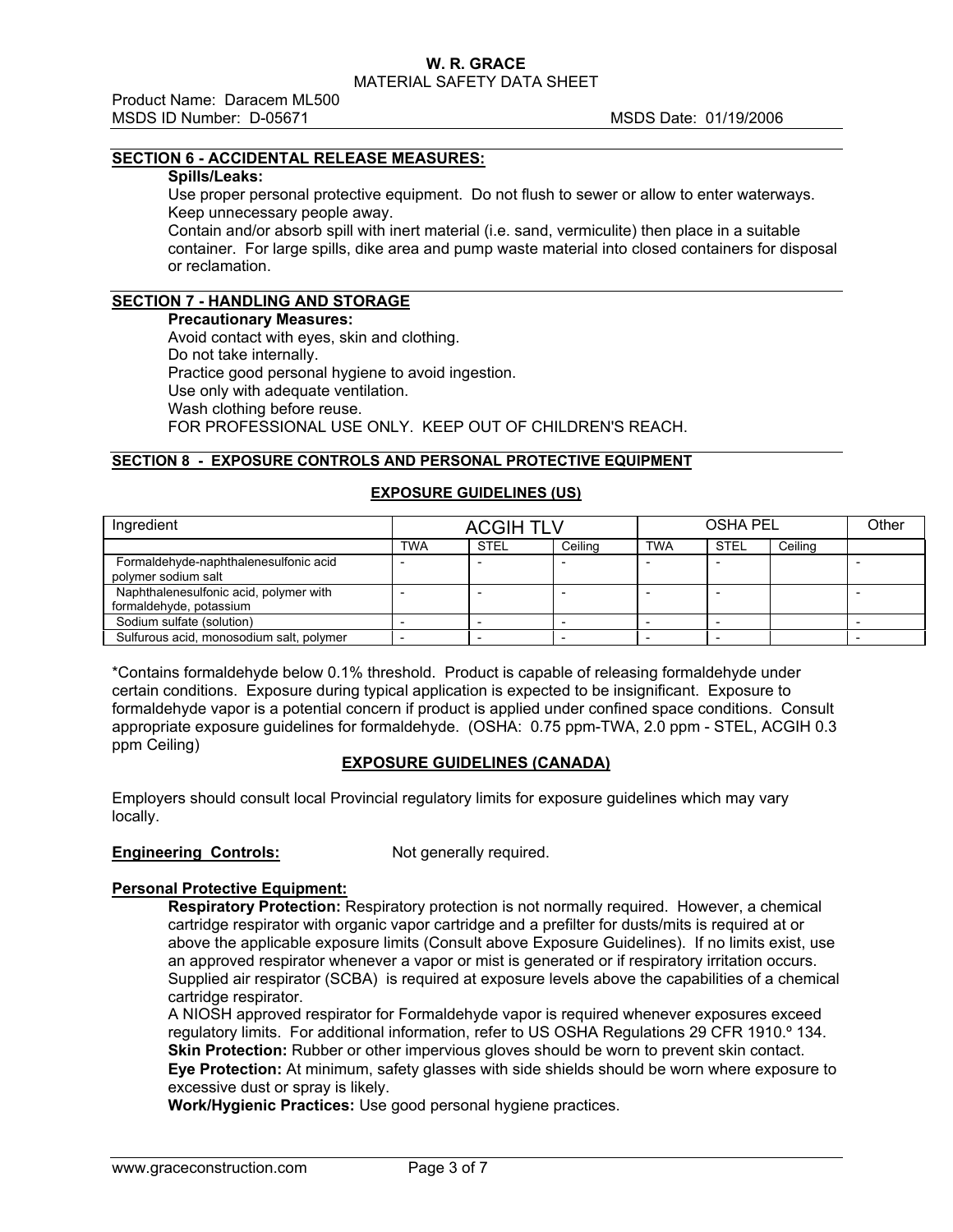Product Name: Daracem ML500 MSDS ID Number: D-05671 MSDS Date: 01/19/2006

None beyond those noted above.

### **SECTION 9 - PHYSICAL AND CHEMICAL PROPERTIES**

| <b>Physical State:</b>                          | Liquid                                                              |
|-------------------------------------------------|---------------------------------------------------------------------|
| Appearance/Odor:                                | Clear dark brown liquid with slight mothball<br>(naphthalene) odor. |
| <b>Odor Threshold: (ppm)</b>                    | 0.08 ppm (as Napthalene)                                            |
| pH:                                             | $7.0 - 10.0$                                                        |
| Vapor Pressure: (Mm Hq)                         | $\sim$ = Water                                                      |
| <b>Vapor Density:</b> $(Air = 1)$               | $\sim$ = Water                                                      |
| <b>Solubility In Water:</b>                     | Complete                                                            |
| <b>Specific Gravity:</b> (Water = $1$ )         | $1.1 - 1.2$                                                         |
| <b>Evaporation Rate:</b> (Butyl Acetate = $1$ ) | Unknown                                                             |
| <b>Boiling Point:</b>                           | $\sim$ = Water                                                      |
| <b>Viscosity:</b>                               | Unknown                                                             |
| <b>Bulk Density: (Pounds/Cubic)</b>             | Not Applicable                                                      |
| Foot)(Pcf)                                      |                                                                     |
| $(21^{\circ}C)$<br>% Volatiles (gr/L): (70°F)   | $~55\%$ (As Water)                                                  |

## **SECTION 10 - STABILITY AND REACTIVITY**

**Chemical Stability:** Stable **Conditions To Avoid: Conditions To Avoid:** Oxidizing materials. Hazardous Polymerization: Will not polymerize. **Hazardous Decomposition Products:** 

Carbon dioxide, Carbon monoxide, Sulfur oxides and Ammonia.

## **SECTION 11 - TOXICOLOGICAL INFORMATION**

**Ingredient(No data unless listed.) CAS Number LD50 and LC50**

### **Carcinogenicity:**

| Ingredient                                                        | <b>IARC</b> | <b>IARC</b> | <b>IARC</b> | <b>NTP</b> | <b>NTP</b> | <b>OSHA</b> |
|-------------------------------------------------------------------|-------------|-------------|-------------|------------|------------|-------------|
|                                                                   | Group 1     | Group 2A    | Group 2B    | Known      | Suspect    |             |
| Formaldehyde-naphthalenesulfonic acid polymer<br>sodium salt      | No          | <b>No</b>   | No          | <b>No</b>  | No         | No          |
| Naphthalenesulfonic acid, polymer with<br>formaldehyde, potassium | No          | <b>No</b>   | No          | No         | No         | No          |
| Sodium sulfate (solution)                                         | <b>No</b>   | No          | <b>No</b>   | <b>No</b>  | No         | No          |
| Sulfurous acid, monosodium salt, polymer                          | No          | No          | <b>No</b>   | No         | No         | No          |

\*Contains formaldehyde below 0.1% threshold. Product is capable of releasing formaldehyde under certain conditions. Exposures during typical applications are expected to be insignificant. Exposure to formaldehyde vapor is a potential concern if product is applied under confined space conditions. NTP: Suspect Carcinogen. IARC: Group 1. OSHA: Potential.

**Teratogenicity:** Not applicable.

Not applicable. **Reproductive Toxicity:** Not applicable.

## **SECTION 12 - ECOLOGICAL INFORMATION**

**Environmental Fate:** No data available for product. **Ecotoxicity:** No data available for product.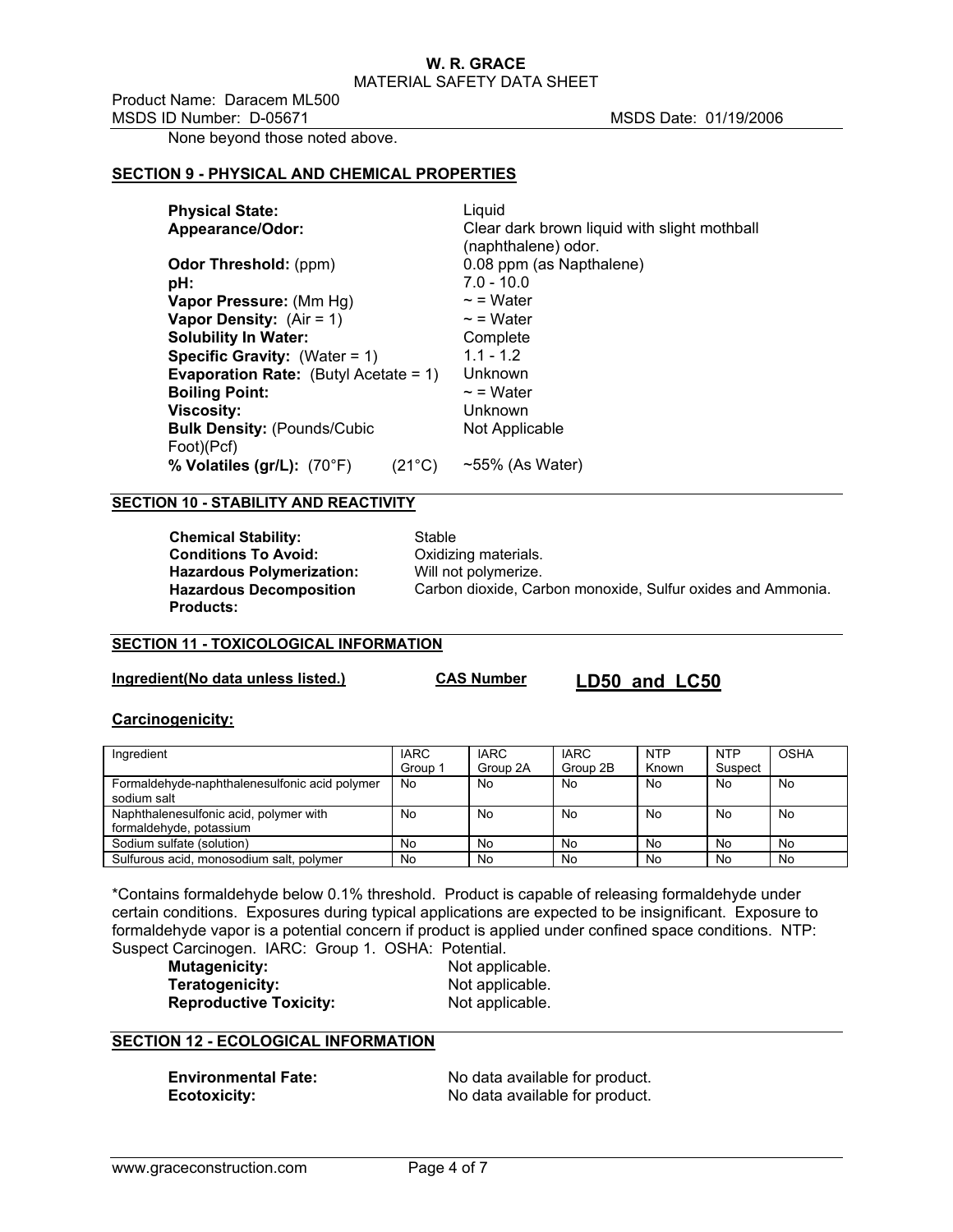Product Name: Daracem ML500 MSDS ID Number: D-05671 MSDS Date: 01/19/2006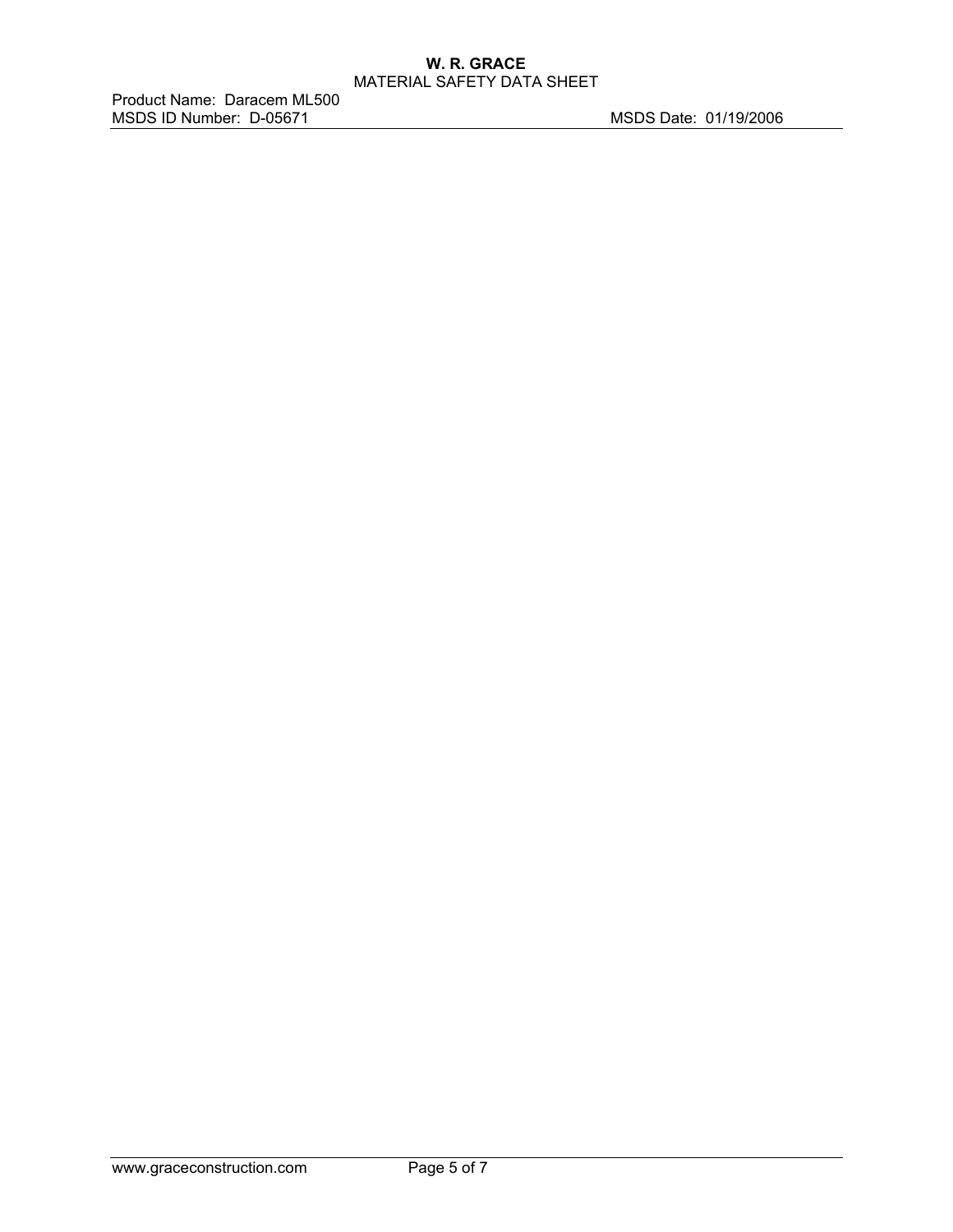### **SECTION 13 - DISPOSAL CONSIDERATIONS**

### **Waste Disposal Procedures:**

Consult all regulations (federal, state, provincial, local) or a qualified waste disposal firm when characterizing waste for disposal. According to EPA (40 CFR § 261), waste of this product is not defined as hazardous. Dispose of waste in accordance with all applicable regulations.

### **SECTION 14 - TRANSPORTATION INFORMATION**

**Proper Shipping Name:** Not Applicable **UN/NA Number:** Not Applicable **Domestic Hazard Class:** Nonhazardous **Surface Freight Classification:** Concrete/Masonry Plasticizer and Water Reducing Compound Label/Placard Required: Not Applicable

## **SECTION 15 - REGULATORY INFORMATION**

## **REGULATORY CHEMICAL LISTS:**

### **CERCLA (Comprehensive Response Compensation and Liability Act): (None present unless listed below)**

| <b>Chemical Name</b> | CAS # | Wt $%$ | <b>CERCLA RQ</b> |
|----------------------|-------|--------|------------------|
|                      |       |        |                  |

### **SARA Title III (Superfund Amendments and Reauthorization Act)**

### **SARA Section 312/Tier I & II Hazard Categories:**

| Health Immediate (acute) | Yes |
|--------------------------|-----|
| Health Delayed (chronic) | No  |
| Flammable                | No  |
| Reactive                 | No  |
| Pressure                 | Nο  |
|                          |     |

## **302 Reportable Ingredients (Identification Threshold 1%.):**

| <b>Chemical Name</b><br>313 Reportable Ingredients (Chemicals present below reporting threshold are exempt): | CAS# | Wt %        | SARA 302 TPQ |
|--------------------------------------------------------------------------------------------------------------|------|-------------|--------------|
| <b>Chemical Name</b>                                                                                         |      | CAS#        | Wt $%$       |
| Diethanolamine                                                                                               |      | 000111-42-2 | .00019       |

## **National Volatile Organic Compound Emission Standards For Architectural Coatings:**

| Volatile Organic Content: (gr/L) |  |  |  |  |  |
|----------------------------------|--|--|--|--|--|
|----------------------------------|--|--|--|--|--|

### **WHMIS Classification(s):** D2 B

This product has been classified in accordance with the hazard criteria of the Controlled Products Regulations (CPR). This MSDS contains all the information required by the CPR.

## **State Regulatory Information:**

**California Proposition 65:** WARNING! This product contains substances known to the state of California to cause cancer, birth defects or other reproductive harm.